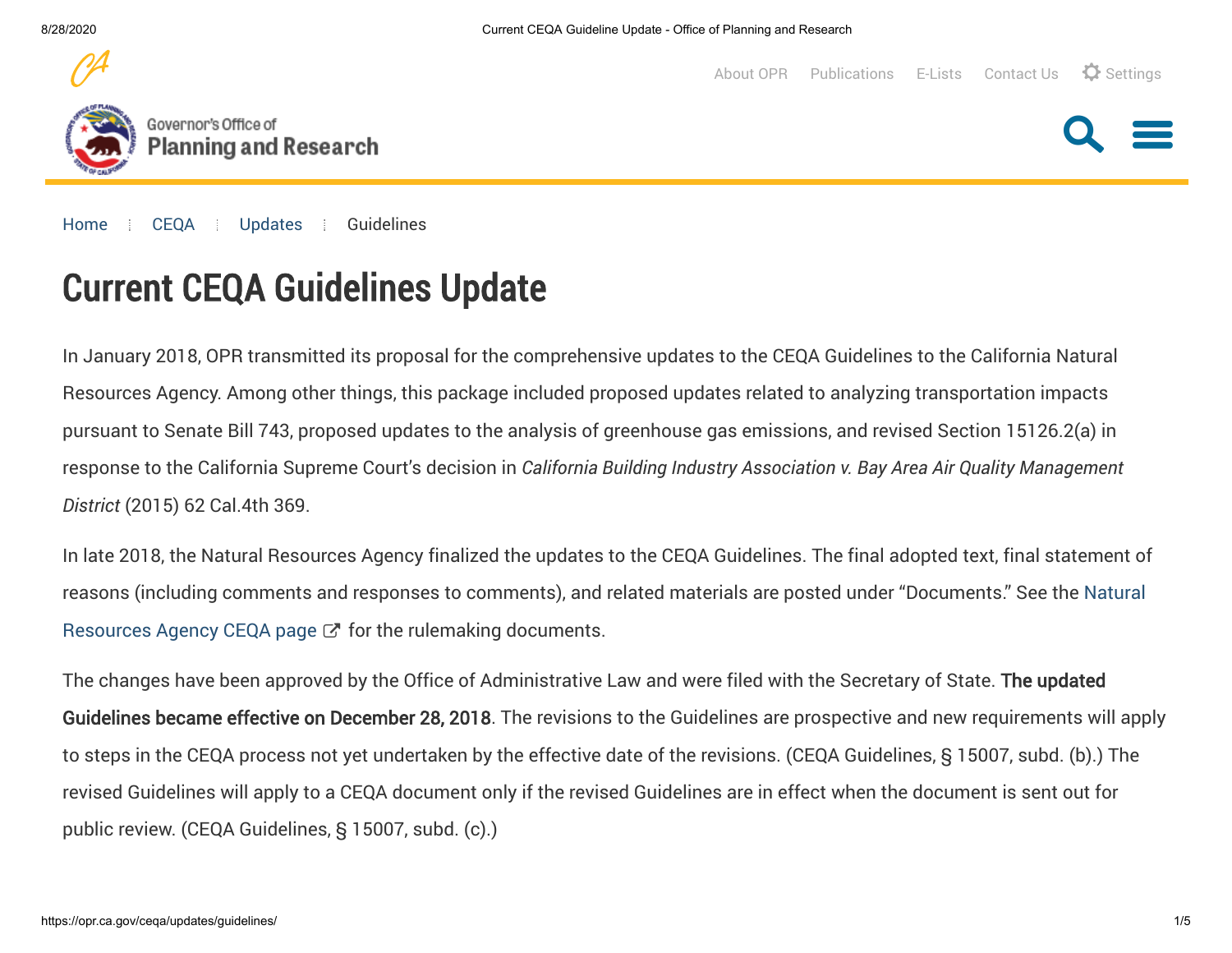More information on the specific proposal to update the CEQA Guideline addressing transportation analyses can be found at

[Transportation Impacts \(SB 743\)](https://opr.ca.gov/ceqa/updates/sb-743/).

## **A** Documents

[Final Adopted Text for Revisions to the CEQA Guidelines](http://resources.ca.gov/ceqa/docs/2018_CEQA_FINAL_TEXT_122818.pdf)  $\boxtimes$ 

[Final Statement of Reasons for Regulatory Action](http://resources.ca.gov/ceqa/docs/2018_CEQA_Final_Statement_of%20Reasons_111218.pdf)  $\boxtimes$ 

[Responses to Comments on the Revisions to the CEQA Guidelines](http://resources.ca.gov/ceqa/docs/2018_CEQA_ExA_FSOR.pdf)  $\boxtimes$ 

[Public Comments on the Revisions to the CEQA Guidelines](http://resources.ca.gov/ceqa/docs/update2018/posted-comments/index-new.html)  $\mathbb{Z}^n$ 

**V** Update Listserv

### What are the CEQA Guidelines?

The CEQA Guidelines are administrative regulations governing implementation of the California Environmental Quality Act (Public Resources Code section 21000 and following). The CEQA Guidelines reflect the requirements set forth in the Public Resources Code, as well as court decisions interpreting the statute and practical planning considerations. Among other things, the CEQA Guidelines explain how to determine whether an activity is subject to environmental review, what steps are involved in the environmental review process, and the required content of environmental documents. The CEQA Guidelines apply to public agencies throughout the state, including local governments, special districts, and state agencies.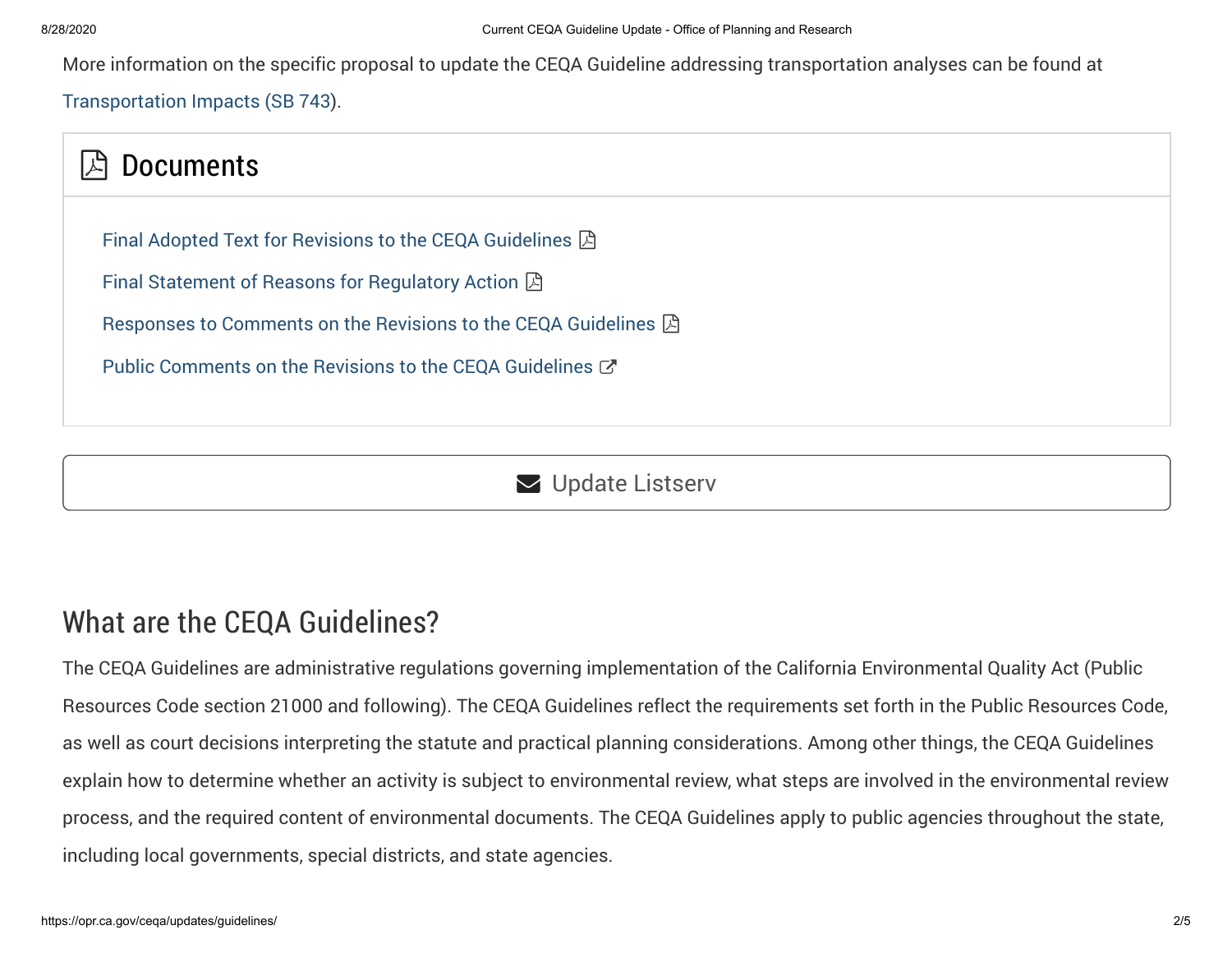Public Resources Code section 21083 requires the Office of Planning and Research and the Natural Resources Agency to periodically update the CEQA Guidelines.

### **History**

### 2018 OPR Transmits Package to Natural Resources Agency

In January 2018, OPR transmitted its proposal for the comprehensive updates to the CEQA Guidelines to the California Natural Resources Agency. The proposal consisted of the following documents:

[Transmittal Letter from Ken Alex, Director of OPR, to John Laird, Secretary of the California Natural Resources Agency](https://opr.ca.gov/docs/20171127_Transmittal_Letter_OPR_to_Resources_Nov_2017.pdf)  $\boxtimes$ 

[Proposed Updates to the CEQA Guidelines – Comprehensive Package](https://opr.ca.gov/docs/20171127_Comprehensive_CEQA_Guidelines_Package_Nov_2017.pdf)  $\boxtimes$ 

[Thematic Responses to Comments](https://opr.ca.gov/docs/20171127_OPR_Thematic_Responses_to_Comments_Nov_2017.pdf)  $\boxtimes$ 

Frequently Asked Questions [Frequently Asked Questions](https://opr.ca.gov/docs/20171127_FAQs_Nov_2017.pdf)

### Technical Advisory on Evaluating Transportation Impacts in CEQA (2017) [Technical Advisory on Evaluating Transportation Impacts in CEQA \(2017\)](https://opr.ca.gov/docs/20171127_Transportation_Analysis_TA_Nov_2017.pdf)

Public comments received during the public review process on the proposed Guidelines package (see below and at SB 743 for links to the public comments)

Technical research supporting the Guidelines package (see SB 743 for the key resources)

### [A list of the numerous stakeholder groups OPR met with or held briefings for over the past four years](https://opr.ca.gov/docs/20190712-Public_Outreach_Nov_2017.pdf)  $\boxtimes$

The Natural Resources Agency began the formal administrative rulemaking process under the Administrative Procedure Act in January 2018 and accepted public comments. In July 2018, the Natural Resources Agency made revisions to the originally-proposed [changes to the Guidelines \("15-day language"\) and accepted public comments on those changes. See the Natural Resources](http://resources.ca.gov/ceqa/) Agency CEQA page  $\mathbb{Z}$ .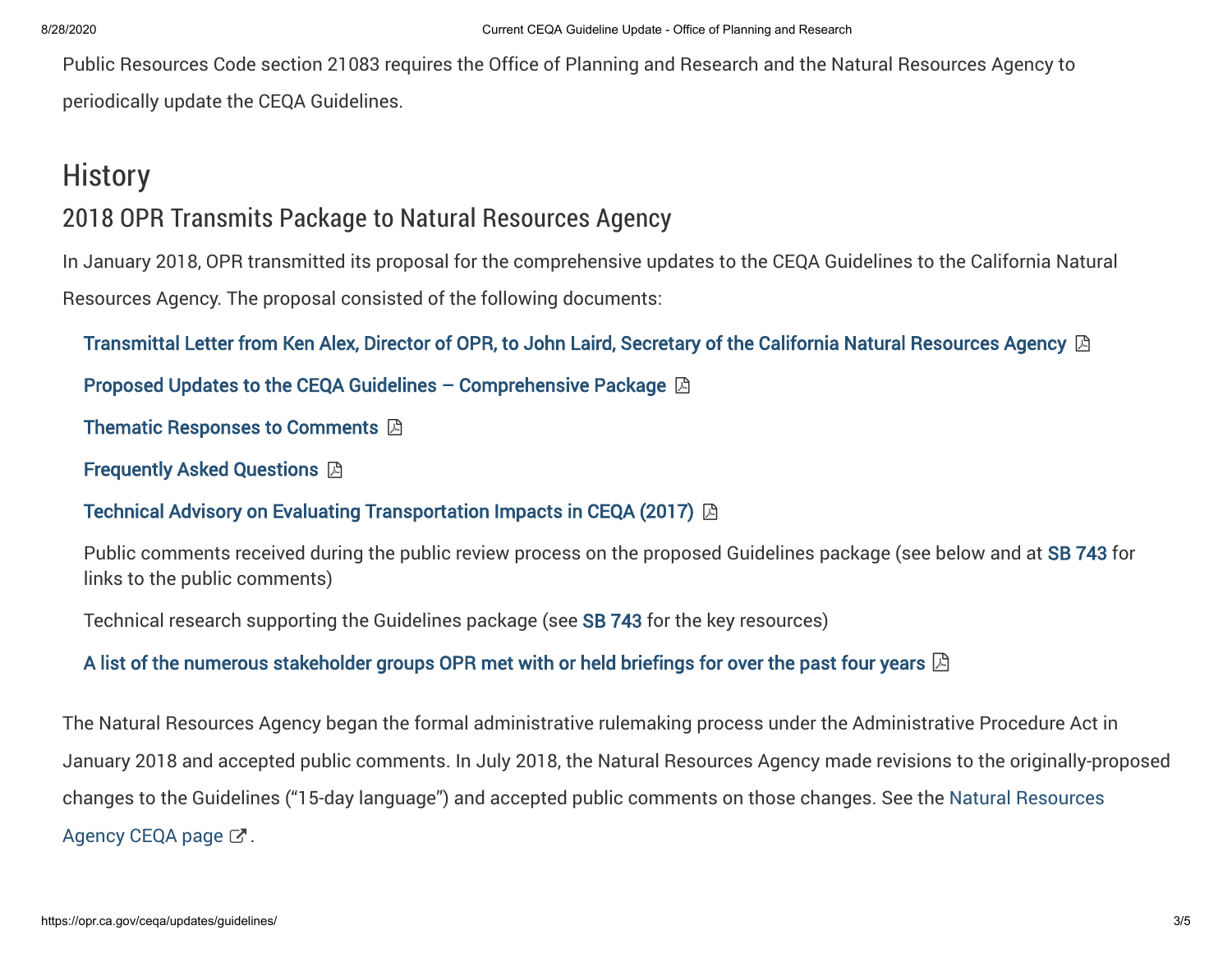The final package was submitted to the Office of Administrative Law in November 2018. The updated Guidelines took effect on December 28, 2018, after the Office of Administrative Law's approval and the Secretary of State's filing of the package on that day.

### 2016 Update to Hazards Discussion in the CEQA Guidelines

In October of 2016, OPR released a draft of revisions to Section 15126.2(a), responding to the California Supreme Court's decision in California Building Industry Association v. Bay Area Air Quality Management District (2015) 62 Cal.4th 369. These revisions specifically addressed the requirement to analyze hazards that a project may risk exacerbating. The 2016 discussion draft and comments on the proposal are available below:

[2016 Discussion Draft](https://opr.ca.gov/docs/Proposed_Amendments_to_Section_15126.2a_Regarding_Hazards_10212016.pdf)  $\boxtimes$ 

[Recording of Public Workshop- November 21, 2016](https://www.youtube.com/watch?v=jkPV4P--PYM)  $\heartsuit$ 

### 2015 Preliminary Discussion Draft

OPR released a preliminary discussion draft of changes to the Guidelines Implementing the California Environmental Quality Act for public review on August 11, 2015. OPR made revisions to the proposed Guidelines package in response to the numerous public comments it received. OPR wishes to thank those that participated in the review.

OPR and the Natural Resources Agency conducted a public workshop on the preliminary discussion draft on October 6, 2015. A recording of the workshop can be viewed below. Additional information on the CEQA Guidelines and the process for updating them is provided below.

[Recording of Public Workshop - October 6, 2015](https://youtu.be/d6kQUjvjsnA)  $\mathbb{Z}$